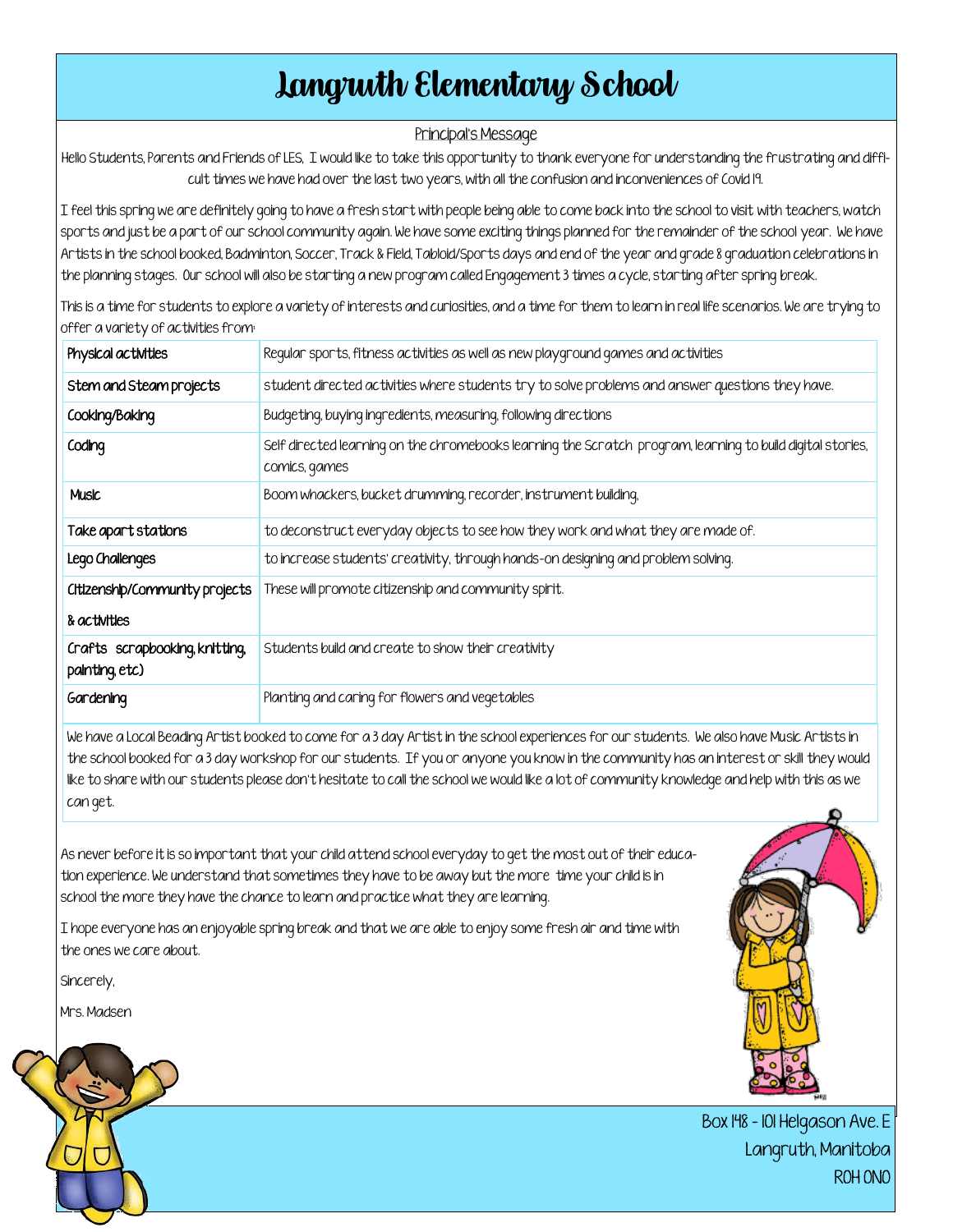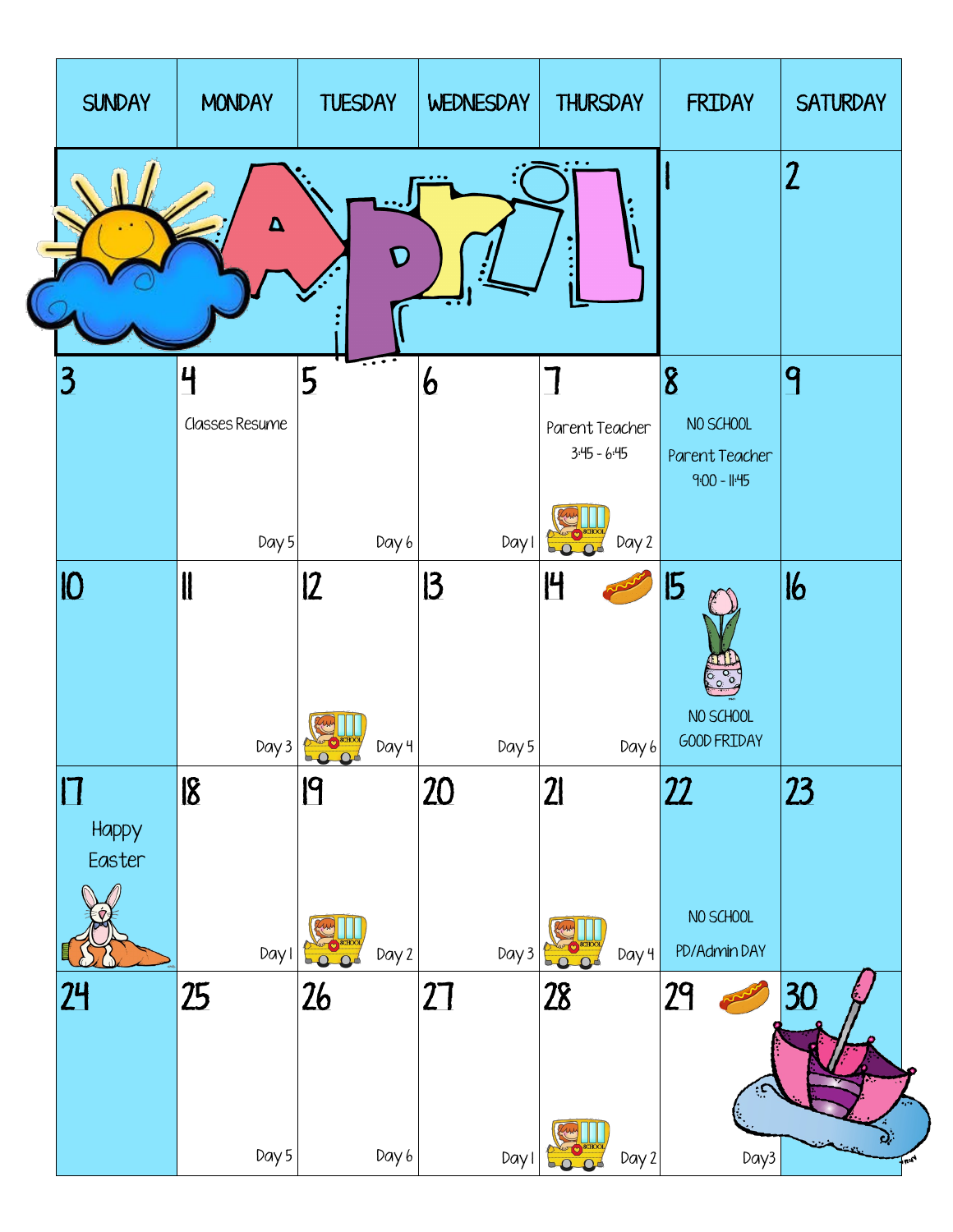

Dear Parents/Guardians:

Parent Teacher Interviews are scheduled for the evening of Thursday, April 7th and the morning of Friday, April 8th. We are able to do in person Parent - Teacher Interviews for this term. Please fill out the following form included with the newsletter indicating which of your child's teachers you would like to see & what your preferred date/time slot is. If you have any questions please feel free to call or email the school. If you are unable to make it during the dates and times provided and would like to meet with your

child's teacher let us know and we will do our best to make arrangements. We encourage all parents to book times to meet with teachers.



Important Dates April 4 - Classes Resume - April 7 - Parent Teacher- - 3:45 - 6:45 - April 8 - No School - Parent Teacher -  $-9:00-11:45-$ April 15 - No School - Good Friday-April 22 - No School - Admin. Day-May 9 - Badminton Divisionals-May 19 - Soccer Divisionals @ LES-May 23 - No School - Victoria Day-June 8 - 10 - Artist in the School-June 29 - Last Day of Classes-June 30 - Admin. Day-